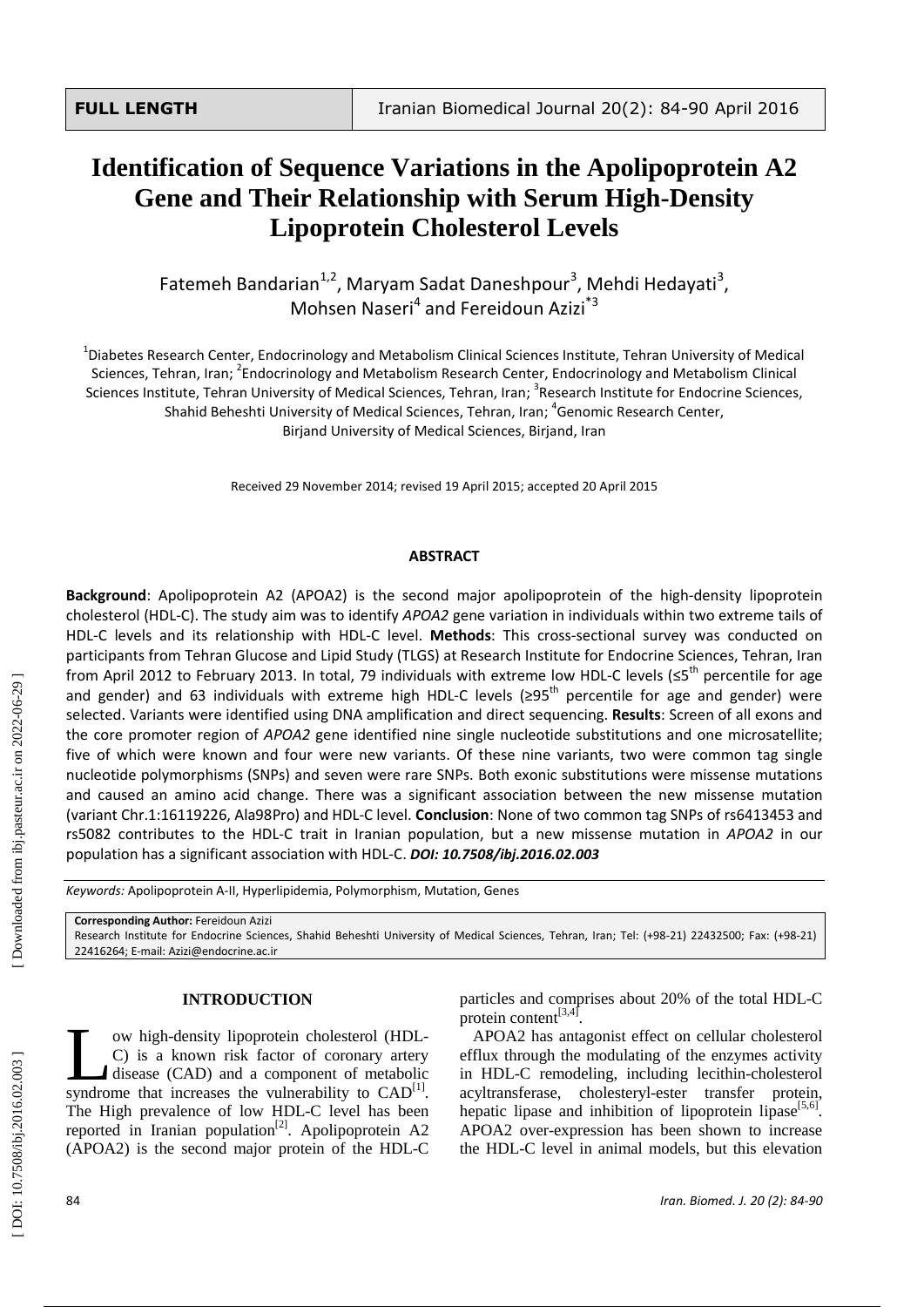has no protective effect on  $CAD^{[7]}$ . Such evidence has not been observed in human studies. Furthermore, it has been suggested that the disorders of APOA2 metabolism could increase the risk of CAD by direct or indirect effects on serum lipids, insulin resistance, and atherosclerosis<sup>[8]</sup>. APOA2, which is encoded by *APOA2* gene containing three exons, has been located at chromosome [1q21](http://www.ncbi.nlm.nih.gov/entrez/query.fcgi?db=gene&cmd=Retrieve&dopt=full_report&list_uids=335) -q23 . The association of APOA2 variants with diabetes, obesity, and insulin resistance has been reported in the previous studies<sup>[7,9,10]</sup>; nevertheless, no such an association has been found for the HDL - C level.

Because there is no data about the variants of APOA2 gene in Iranian population s with different ethnic groups, this study aimed to identify genetic variants in APOA2 gene and their association with HDL -C levels.

# **MATERIALS AND METHODS**

## **Participants**

The present cross -sectional study was conducted on individuals with extreme HDL -C levels. The patients were selected from the participants of Tehran Glucose and Lipid Study (TLGS) at Research Institute for Endocrine Sciences, Tehran, Iran from April 2012 to February 201 3 . TLGS, as a family -based cohort study with more than 15 ,005 participants investigates the cardiovascular risk factors and disease in the residents of Tehran district  $13^{[11]}$ . All participants signed a written informed consent before enrollment, and the protocol of the study was approved by Ethics Committee at Research Institute for Endocrine Sciences at Shahid Beheshti University of Medical Sciences (Tehran, Iran) . Those participants of TLGS aged between 15 and 70 years old were included in the present study. Among 10 ,764 individuals in these age ranges, those with extreme low HDL-C levels  $( \leq 5^{\text{th}}$ percentile for age and gender) and those with extreme high HDL-C levels ( $\geq$ than 95<sup>th</sup> percentile for age and gender) were selected. In addition, the individuals with the same trait in four TLGS phases consistently and at least a family member with the same trait were included and those with obesity (body mass index (BMI)  $\geq$ 30 kg/m<sup>2</sup>), cigarette smoking and those

receiving drugs affecting HDL -C level were excluded from the study.

Finally, 142 individuals (97 males and 45 females), including 79 individuals with very low HDL -C (59 males and 20 female s ) and 63 individuals with extreme high HDL -C levels (38 males and 25 female s ), were eligible and selected from the TLGS participants.

## **Genetic analysis**

After blood sampling, Genomic DNA was isolated from peripheral blood leukocyte using proteinase K, salting -out method. Using specific primers, PCR was performed , and all three exons with at least 100 -bp adjacent intronic regions were amplified. In addition to coding regions of APOA2, the regulatory region (promoter ) considering at least 500 bp upstream of the transcription start site and 200 bp downstream of transcription start site located in 5'UTR was also amplified . The primer sequence s used for the amplification of each APOA2 region are shown in Table 1. Specific primers were designed using Primer3 software (ver. 0.4.0). Four fragments of APOA2 gene were amplified using the following PCR protocols:

Promoter: 94°C,10 min, 35 cycles (94°C, 50 s; 61.5°C, 45 s ; 72°C, 45 s), 72°C, 10 min

Exon 1: 94°C,10 min, 35 cycles (94°C, 45 s; 52°C, 60 s ; 72°C, 30 s), 72°C, 10 min

Exon 2: 95°C, 5 min, 35 cycles (95°C 40 s; 62.5°C, 40 s ; 72°C, 33 s), 72°C, 5 min

Exon 3: 94°C, 10 min, 35 cycles (94°C 45 s; 65°C 50 s ; 72°C, 30 s), 72°C, 10 min

After DNA amplification, gel electrophoresis was performed on 8% polyacrylamide gel to detect exact PCR product bands. Afterwards, PCR product was sent for DNA sequencing. Direct DNA sequencing was performed using an ABI Prism 3730xl DNA Analyzer (Applied Biosystems, Foster City, CA). The final obtained sequences were aligned by Chromas software (ver. 2.31), and their related electropherograms were viewed and inspected using the same software to identify single nucleotide polymorphisms (SNPs). Power marker software version 3.25 was used to

 **Table 1.** PCR primers and related conditions for promoter and all three exons of APOA2 gene

| Segment  | Forward primer $(5'$ to $3')$ | Reverse primer $(5'$ to $3')$ | Product size (bp) |
|----------|-------------------------------|-------------------------------|-------------------|
| Promoter | TTTACACTTGCCCTCTTACC          | <b>CCAAATGGGCTTCAGCTC</b>     | 701               |
| Exon 1   | TGTGAGCAGCATCCAAAGAG          | <b>GGTATCCAGCCAGATCTTTG</b>   | 389               |
| Exon 2   | CAAAGATCTGGCTGGATACC          | <b>GTGTGGGATCTTTGGGTGAT</b>   | 445               |
| Exon 3   | CGATGGACCAGGCACTAGAG          | ACATACCAGGCTCAGAGCTG          | 372               |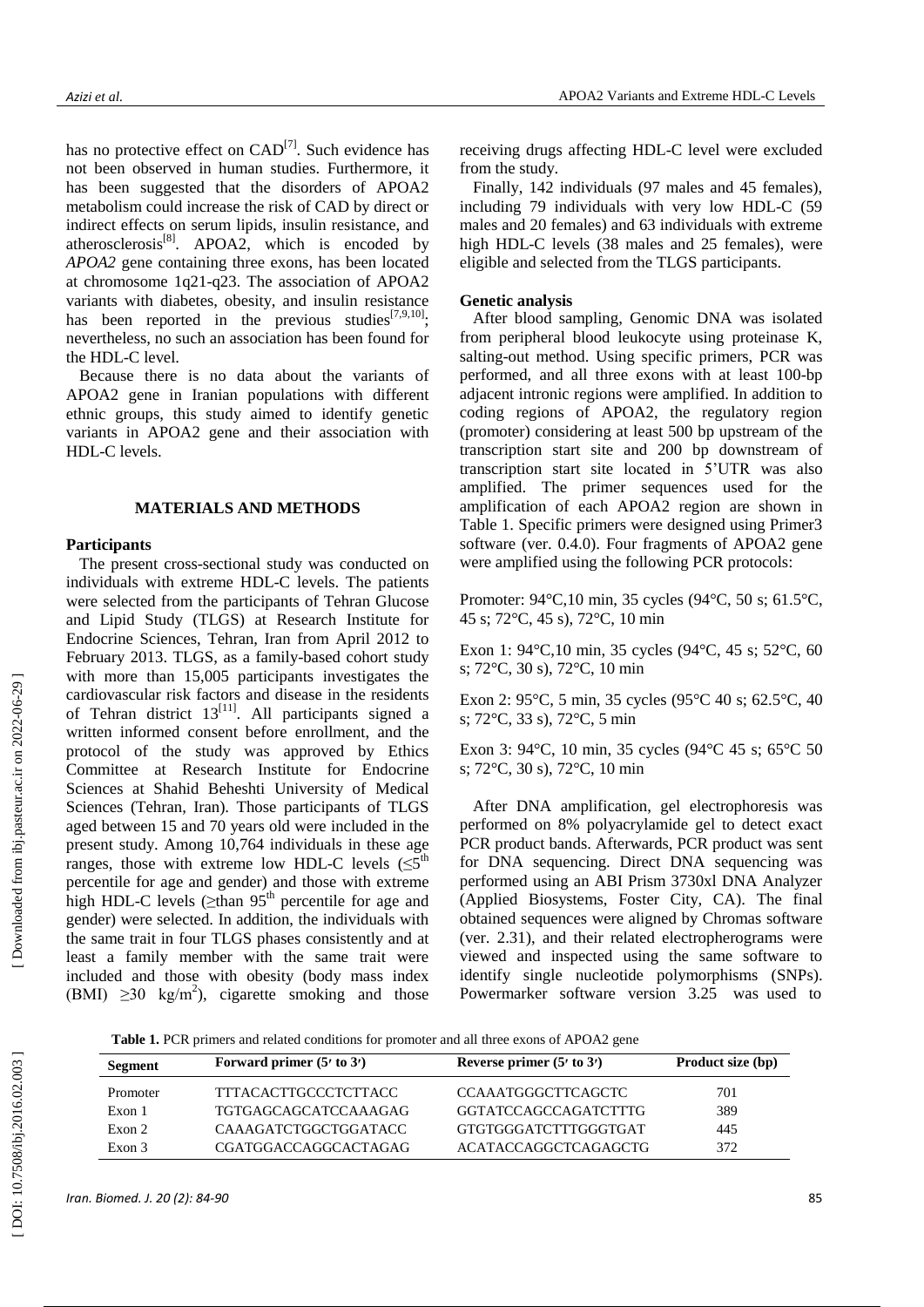| <b>Variable</b>            | Men<br>$(\text{mean} \pm \text{SD})$ | Women<br>$(\text{mean} \pm \text{SD})$ | P<br>value |
|----------------------------|--------------------------------------|----------------------------------------|------------|
| Age (year)                 | $40.24 \pm 15.61$                    | $38.71 + 14.85$                        | 0.580      |
| $HDL-C$ level $(mg/dl)$    | $43.51 + 21.02$                      | $59.58 + 26.41$                        | $< 0.001*$ |
| $LDL-C$ level $(mg/dl)$    | $94.77 + 32.21$                      | $102.80 \pm 35.97$                     | 0.190      |
| Triglyceride level (mg/dl) | $181.58 \pm 18.53$                   | $116.18\pm86.69$                       | $< 0.001*$ |
| Total cholesterol (mg/dl)  | $178.67 + 47.18$                     | 183.82+49.77                           | 0.550      |
| BMI $(kg/m^2)$             | $25.60 \pm 3.51$                     | $24.92 + 3.44$                         | 0.270      |
|                            |                                      |                                        |            |

 **Table 2.** Demographic characteristics and biochemical parameters of the study participants

BMI, body mass index; \* *P*<0.05 significant

calculate the allele frequency, linkage disequilibrium (LD), and consistency with Hardy -Weinberg equilibrium for the identified variants<sup>[12]</sup>. The database of Genotypes and Phenotypes (dbGaP)<sup>[13]</sup> as well as [Ensembl Genome Browser](http://www.google.com/url?sa=t&rct=j&q=ensemble%20genom%20browser&source=web&cd=1&cad=rja&ved=0CDMQFjAA&url=http%3A%2F%2Fwww.ensembl.org%2F&ei=Bu1GUb3_Juve7Abj5YC4Aw&usg=AFQjCNGHhk3qfjBABj-L6-4K4bwBW8fbow&bvm=bv.43828540,d.d2k) $^{[14]}$  were used to identify if any of the detected variants in *APOA 2* gene are known SNPs and has been reported previously. Exome Variant Server database was also used to assess the functional and clinical significance of identified variants<sup>[15]</sup>. To predict the possible effect of an amino acid change in missense variants on the structure and function of a human protein , polyphen score was calculated using polyphen-2 software version  $2.2.2^{[16]}$ .

## **Biochemical analysis**

Biochemical parameters, including fasting blood sugar, cholesterol, triglyceride, and HDL -C were measured by enzymatic colorimetric method. LDL -C level was calculated using Friedewald's equation<sup>[17]</sup>.

# **Statistical analysis**

Quantitative data were presented as mean±SD, and categorical and qualitative data were presented as number and percentage. Chi -square or Fisher's exact test was used for the comparison of allele frequencies between the two study groups. Quantitative variables with normal distribution such as serum lipids were compared between DNA variant groups using one -way ANOVA or independent sample *t* -test as appropriate. A multiple logistic regression model was used to remove confounding factors, including age, gender, BM I, and total cholesterol, and then odds ratio (OR) was calculated. P values  $\leq 0.05$  were considered as significance level. All statistical analyses were carried out using SPSS software version 17.00 for Windows.

# **RESULTS**

# **Demographics**

Due to poor quality of DNA, amplification and sequencing of DNA were carried out only on 77 individuals with extreme low HDL -C levels and 59 of those with extreme high HDL -C levels . Table 2 shows

the demographic characteristics of the study participants.

### **Identified variants**

After the analysis of all three exons with adjacent intronic regions and the core promoter of APOA2 in individuals with extreme HDL -C levels, nine SNP s and one microsatellite were identified (Table 3), of these variants, five had been previously reported and four were new variants (Fig. 1 A and 1 B ) . Also, three of these SNP s had been located in the regulatory (promoter) region, two in the exonic region, three in the intronic region within 100 bps of the intron/exon junction , and one in 3'UTR . The microsatellite of GT repeats was identified in intron 1, 44 bps upstream of exon 2. Two of the identified variants were common variants and others were rare SNPs. Both exonic variants were missense mutation and caused an amino acid change. Table 3 shows the summary of the identified SNP s in *APOA2* gene in individuals with extreme HDL-C levels.



Fig. 1. The sequence of a known (A) and new (B) variant in APOA2 sequence. Arrows show the location of variant.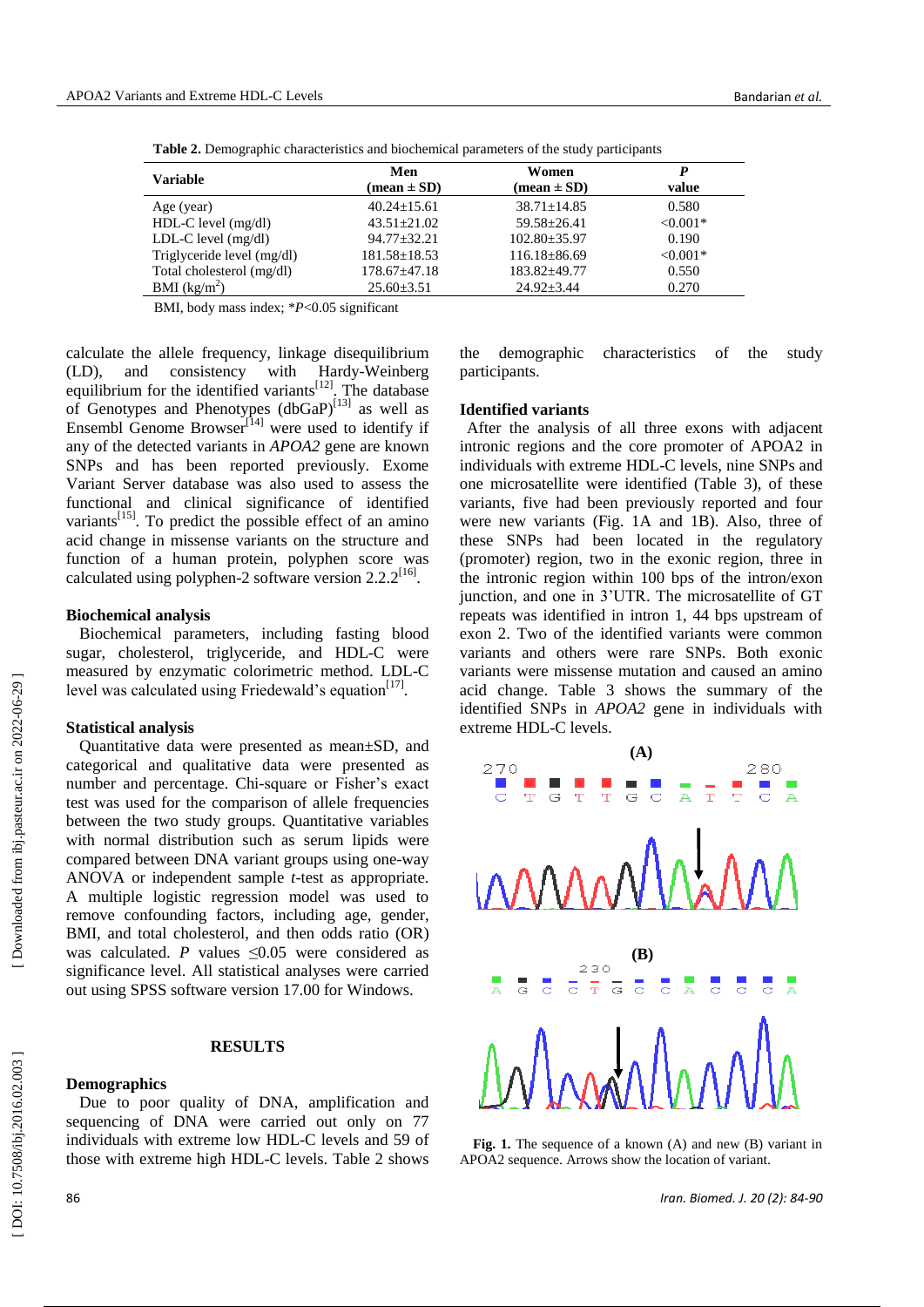|   | <b>Table 3.</b> The identified variants of APOA2 gene in two study groups |                                     |                 |                      |                         |                     |                     |                    |                           |  |  |
|---|---------------------------------------------------------------------------|-------------------------------------|-----------------|----------------------|-------------------------|---------------------|---------------------|--------------------|---------------------------|--|--|
|   |                                                                           | <b>Allele</b><br>Location<br>change |                 |                      | <b>Allele frequency</b> |                     |                     |                    |                           |  |  |
|   | <b>Variant</b>                                                            |                                     |                 | Amino acid<br>change | Amino acid<br>position  | Polyphen<br>score   | High HDL-C<br>group | Low HDL-C<br>group | $\boldsymbol{P}$<br>value |  |  |
|   | rs5082 CR024268                                                           | C>T                                 | Promoter        | N/A                  | N/A                     |                     | 0.617               | 0.674              | 0.0001                    |  |  |
| 2 | rs12721033                                                                | G>C                                 | Promoter        | N/A                  | N/A                     |                     | 0.000               | 0.007              |                           |  |  |
| 3 | rs72661132                                                                | C>T                                 | Promoter        | N/A                  | N/A                     |                     | 0.000               | 0.007              |                           |  |  |
| 4 | rs202223831                                                               | C>G                                 | Exon 1          | Leu-Val              | 16                      | 0.884               | 0.000               | 0.006              |                           |  |  |
|   |                                                                           |                                     |                 |                      |                         | (possibly damaging) |                     |                    |                           |  |  |
| 5 | Chr:1:16119396                                                            | G>A                                 | Intron 1        | N/A                  | N/A                     |                     | 0.000               | 0.006              |                           |  |  |
| 6 | Chr:1:1611929108                                                          | C>G                                 | Intron 1        | N/A                  | N/A                     |                     | 0.000               | 0.006              |                           |  |  |
|   | rs6413453 (CS900228)                                                      | C>T                                 | Intron 2/splice | N/A                  | N/A                     |                     | 0.100               | 0.088              | 0.80                      |  |  |
|   |                                                                           |                                     | region variant  |                      |                         |                     |                     |                    |                           |  |  |
| 8 | Chr.1:16119226                                                            | G>C                                 | Exon 3          | Ala-Pro              | 98                      | $0.011$ (Benign)    | 0.036               | 0.000              |                           |  |  |
| 9 | Chr:1:161192113                                                           | C>G                                 | 3'UTR           | N/A                  | N/A                     |                     | 0.000               | 0.007              |                           |  |  |

N/A: not applied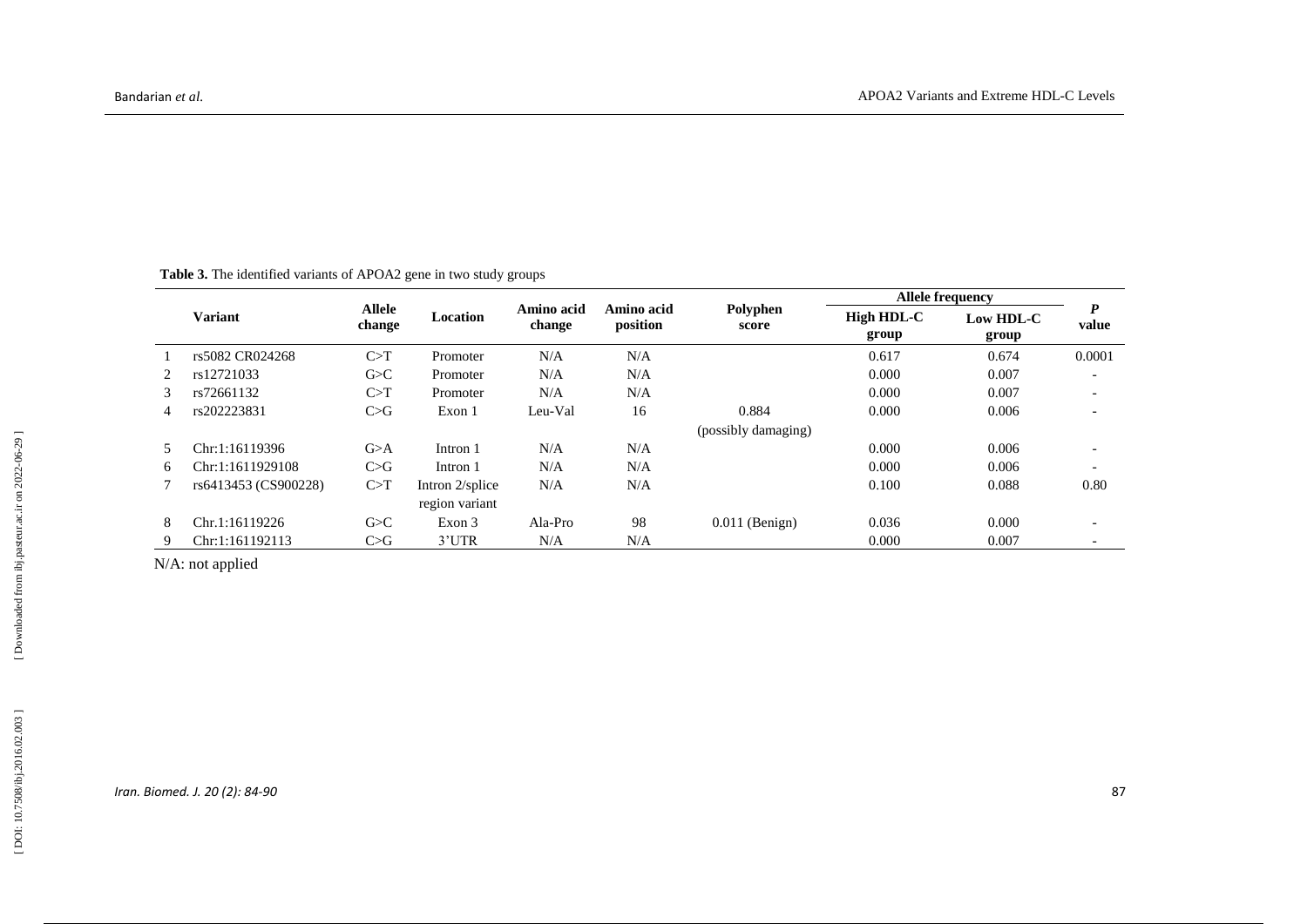## **Allele frequency**

Table 3 shows the allele frequency of the identified variants in two study groups. The allele frequency of the regulatory variant of rs5082 in the extreme low HDL -C group was significantly higher than that in the extreme high HDL-C group  $(P=0.0001)$ . All the identified variants were consistent with Hardy - Weinberg equilibrium . Linkage disequilibrium was observed between all variants that shows common inheritance patterns. Calculation of polyphen score found that one of the two missense variants to be benign and the other one possibly damaging (Table 3).

### **Associations**

There was a significant association between the new missense mutation (variant Chr.1:16119226, Ala9[8Pro\)](http://en.wikipedia.org/wiki/Proline) and the HDL -C level. Mean HDL -C concentration in those with one mutant allele (heterozygote for Ala98 Pro -variant) was significantly higher than those with two wild allele (homozygote) ( *P* =0.034). The frequency of SNP Ala9[8Pro](http://en.wikipedia.org/wiki/Proline) in high HDL -C group was significantly higher than low HDL -C group ( *P =*0.024). No significant association was also found between the HDL -C level and two common variants of rs6413453 and rs5082 ( *P* =0.506 and 0.346, respectively). A multiple logistic regression model was used , and confounding variables including age, gender, cholesterol level , and BMI were entered to the model but again the association remained non -significant.

# **DISCUSSION**

In genetic screening of all exons and the core promoter of APOA2 in individuals with extreme HDL - C levels, nine variants and one microsatellite were found; Three in the promoter region, two in the coding regions, three in the intronic region adjacent to exons , and one in 3'UTR. Also, the microsatellite of GT repeats was found in the exonic region. A similar study on African Blacks and U.S. Non -Hispanic whites identified 25 variants and one microsatellite in the APOA2 gene<sup>[18]</sup>, which is more than our identified variants .

This study explored *APOA2* genetic variants in two groups of extreme HDL -C levels. The study of individuals with extreme HDL -C levels increases the chance of detecting functionally significant rare and common variants with large phenotypic effects<sup>[19]</sup>. The higher rate of mutation in one extreme group versus the other one is a strong evidence for association between genetic variants and the specific trait<sup>[19,20]</sup>. By this approach , the common variants seen in both extreme groups with different frequency may have effect on the

specific phenotype, whereas rare variant s with a strong phenotypic effect are more likely to be found in only one extreme<sup>[21]</sup>.

In this study, the frequency of common variants (rs6413453 and rs5082) was not significantly different between the two HDL -C groups. It seems that these two variants do not affect the HDL -C level. In a study conducted on 88 normolipidemic young men that were given fatty meal, it was found that the carriers of the minor allele of rs5082 (CC/TC) have a lower postprandial response compared with TT homozygotes. Its results indicated that APOA2 rs5082 may decrease the risk of cardiovascular disease due to the lower level of postprandial hypertriglyceridemia<sup>[22]</sup>.

Another study on 556 Australian men with confirmed CAD and 1109 randomly selected healthy individuals showed that there is no significant association between APOA2 rs5082 and the plasma HDL - C levels, which confirm s our finding s. They also concluded that this variant may be cardioprotective in their population<sup>[23]</sup>. In another study on  $3093$  French Caucasian subjects, there was no significant association between rs5082 and rs6413453 with the HDL - C level , which confirm s ours. They found a marginally significant association between rs5082 and total cholesterol level as well as between rs6413453 and body weight $^{[24]}$ .

In line with our findings, dbGaP and [Ensembl](http://www.google.com/url?sa=t&rct=j&q=ensemble%20genom%20browser&source=web&cd=1&cad=rja&ved=0CDMQFjAA&url=http%3A%2F%2Fwww.ensembl.org%2F&ei=Bu1GUb3_Juve7Abj5YC4Aw&usg=AFQjCNGHhk3qfjBABj-L6-4K4bwBW8fbow&bvm=bv.43828540,d.d2k)  [Genome Browser](http://www.google.com/url?sa=t&rct=j&q=ensemble%20genom%20browser&source=web&cd=1&cad=rja&ved=0CDMQFjAA&url=http%3A%2F%2Fwww.ensembl.org%2F&ei=Bu1GUb3_Juve7Abj5YC4Aw&usg=AFQjCNGHhk3qfjBABj-L6-4K4bwBW8fbow&bvm=bv.43828540,d.d2k) indicated that there is not any association between the two variants (rs5082 and rs6413453) and the HDL-C levels<sup>[13,14]</sup> In contrast, Hollister<sup>[18]</sup> reported a significant association between rs6413453 and the HDL -C level s in females.

Th e present study, for the first time, identified a new missense rare variant (variant Chr.1:16119226, Ala9[8Pro\)](http://en.wikipedia.org/wiki/Proline) that was significantly associated with HDL -  $C^{[13,14,24]}$ . The main limitation of the current study was the failure of second APOA2 exon sequencing due to the presence of a long dinucleotide microsatellite of GT repeat s in intron 1 and in the upstream of exon 2 that inhibited sequencing and caused incomplete sequencing . (GT)n repetitive sequences are found in the hot spot region of genome and form a left -handed helix structure (Z -DNA). Recombination rate increases in these GT repeated regions (microsatellite)<sup>[25]</sup>. Two other limitations of the present study are the absence of control group (normal HDL -C levels) as well as the lack of validation and genotyping of the identified variants in a large normal population.

This is a primary screening study , and genotyping of the identified variants will be performed in the next phase of the study by restriction fraction length polymorphism method. Nevertheless, future geno typing studies with a large sample size in a general

DOI: 10.7508/ibj.2016.02.003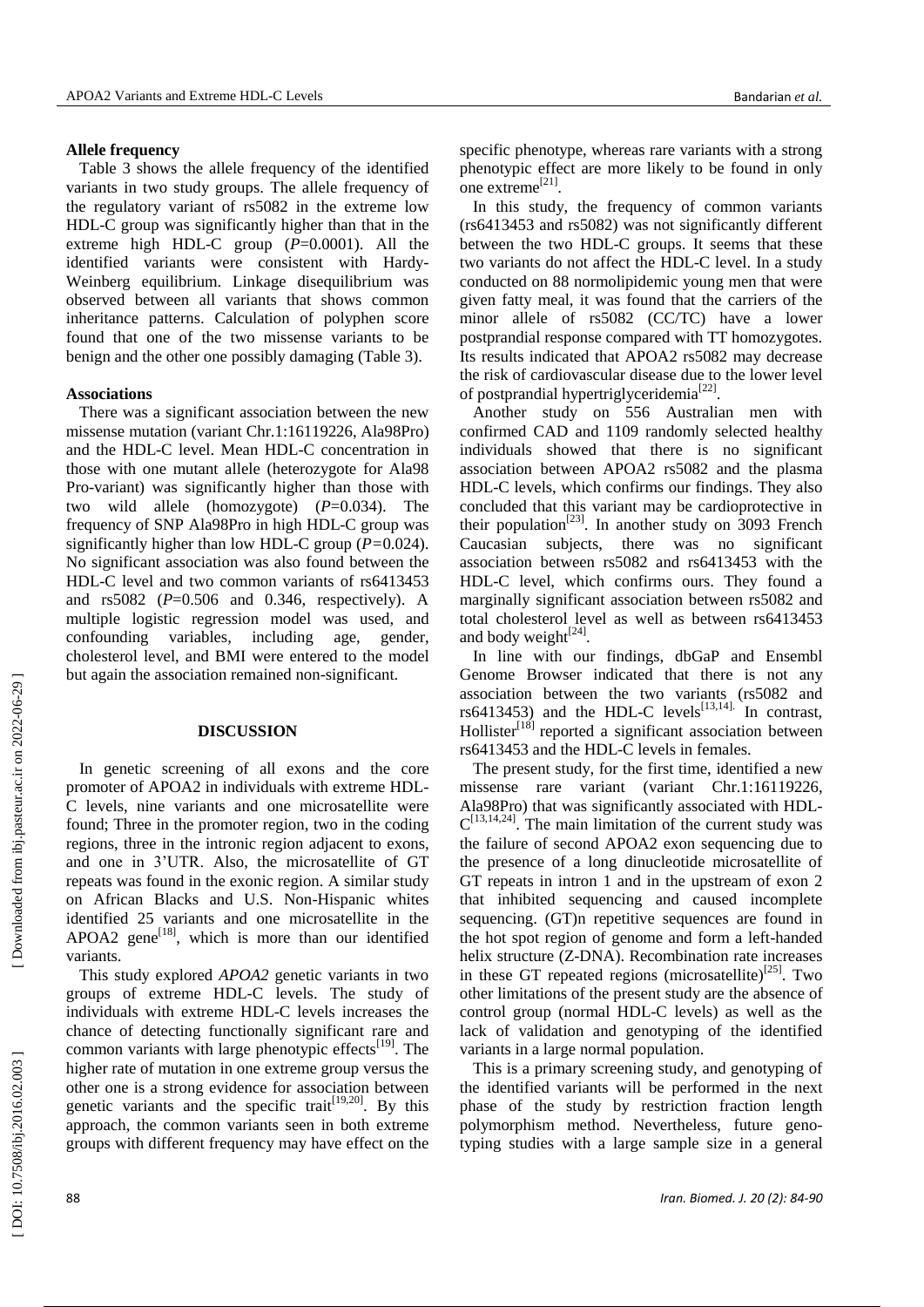population are warranted to validate our study findings. In conclusion, the results do not show any contribution of two common tag SNPs of rs6413453 and rs5082 in the HDL -C trait in an Iranian population.

## **ACKNOWLEDGEMENT S**

The study was financially supported by the Research Institute for Endocrine Sciences at Shahid Beheshti University of Medical Sciences (Tehran, Iran) .

**CONFLICT OF INTEREST.** None declared.

#### **REFERENCES**

- 1 . Kareinen A, Viitanen L, Halonen P, Lehto S, Laakso M. Cardiovascular risk factors associated with insulin resistance cluster in families with early -onset coronary heart disease. *Arteriosclerosis, thrombosis, and vascular biology* 2001; **21**(8) : 1346 -1352.
- $2^{\circ}$ . Tabatabaei -Malazy O, Qorbani M, Samavat T, Sharifi F, Larijani B, Fakhrzadeh H. Prevalence of dyslipidemia in iran: A systematic review and meta -analysis study. *International journal of preventive medicine* 2014; **5**(4) : 373 - 393.
- 3. . Weisgraber KH, Mahley RW. Apoprotein (E--A-II) complex of human plasma lipoproteins. I. Characterization of this mixed disulfide and its identification in a high density lipoprotein subfraction. *The journal of biological chemistry* 1978; **253**(17) : 6281 -6288.
- 4 . Borghini I, James RW, Blatter MC, Pometta D. Distribution of apolipoprotein e between free and a -ii complexed forms in very -low - and high -density lipoproteins: Functional implications. *Biochimica et biophysica acta.* 1991; **<sup>1083</sup>**(2): 139-146.
- 5 . Tailleux A, Duriez P, Fruchart JC, Clavey V. Apolipoprotein  $A-II$ , HDL metabolism and atherosclerosis. *Atherosclerosis* 2002; **164**(1) : 1 -13.
- 6 . Koike T, Kitajima S, Yu Y , [Li Y,](http://www.ncbi.nlm.nih.gov/pubmed/?term=Li%20Y%5BAuthor%5D&cauthor=true&cauthor_uid=19778946) [Nishijima K,](http://www.ncbi.nlm.nih.gov/pubmed/?term=Nishijima%20K%5BAuthor%5D&cauthor=true&cauthor_uid=19778946) [Liu E,](http://www.ncbi.nlm.nih.gov/pubmed/?term=Liu%20E%5BAuthor%5D&cauthor=true&cauthor_uid=19778946) [Sun H](http://www.ncbi.nlm.nih.gov/pubmed/?term=Sun%20H%5BAuthor%5D&cauthor=true&cauthor_uid=19778946) , [Waqar AB,](http://www.ncbi.nlm.nih.gov/pubmed/?term=Waqar%20AB%5BAuthor%5D&cauthor=true&cauthor_uid=19778946) [Shibata N,](http://www.ncbi.nlm.nih.gov/pubmed/?term=Shibata%20N%5BAuthor%5D&cauthor=true&cauthor_uid=19778946) [Inoue T](http://www.ncbi.nlm.nih.gov/pubmed/?term=Inoue%20T%5BAuthor%5D&cauthor=true&cauthor_uid=19778946) , [Wang Y,](http://www.ncbi.nlm.nih.gov/pubmed/?term=Wang%20Y%5BAuthor%5D&cauthor=true&cauthor_uid=19778946) [Zhang](http://www.ncbi.nlm.nih.gov/pubmed/?term=Zhang%20B%5BAuthor%5D&cauthor=true&cauthor_uid=19778946)  [B,](http://www.ncbi.nlm.nih.gov/pubmed/?term=Zhang%20B%5BAuthor%5D&cauthor=true&cauthor_uid=19778946) [Kobayashi J,](http://www.ncbi.nlm.nih.gov/pubmed/?term=Kobayashi%20J%5BAuthor%5D&cauthor=true&cauthor_uid=19778946) [Morimoto M](http://www.ncbi.nlm.nih.gov/pubmed/?term=Morimoto%20M%5BAuthor%5D&cauthor=true&cauthor_uid=19778946) , [Saku K,](http://www.ncbi.nlm.nih.gov/pubmed/?term=Saku%20K%5BAuthor%5D&cauthor=true&cauthor_uid=19778946) [Watanabe T,](http://www.ncbi.nlm.nih.gov/pubmed/?term=Watanabe%20T%5BAuthor%5D&cauthor=true&cauthor_uid=19778946) [Fan](http://www.ncbi.nlm.nih.gov/pubmed/?term=Fan%20J%5BAuthor%5D&cauthor=true&cauthor_uid=19778946)  [J](http://www.ncbi.nlm.nih.gov/pubmed/?term=Fan%20J%5BAuthor%5D&cauthor=true&cauthor_uid=19778946) *.* Expression of human apoAII in transgenic rabbits leads to dyslipidemia: a new model for combined hyperlipidemia. *Arteriosclerosis, thrombosis, and vascular biology* 2009; **29**(12) : 2047 -2053.
- 7 . Castellani LW, Goto AM, Lusis AJ. Studies with apolipoprotein a -II transgenic mice indicate a role for hdls in adiposity and insulin resistance. *Diabetes* 2001; **50**(3): 643-651.
- 8 . Chan DC, NG TW, Watts GF. Apolipoprotein A -II: Evaluating its signifi cance in dyslipidaemia, insulin resistance, and atherosclerosis. *Annals of medicine*  2012; **44**(4) : 313 - 324.
- 9. . Duesing K, Charpentier G, Marre M , Tichet J, Hercberg S, Balkau B, Froguel P, Gibson F. Evaluating the

association of common APOA2 variants with type 2 diabetes. *BMC medical genetics* 2009; **10** : 13.

- 10 . Castellani LW, Nguyen CN, Charugundla S, Weinstein MM, Doan CX, Blaner WS, Wongsiriroj N, Lusis LW. Apolipoprotein AII is a regulator of very low density lipoprotein metabolism and insulin resistance. *The journal of biological chemistry* 2008; **283**(17) : 11633 - 11644.
- 11 . Azizi F, Rahmani M, Emami H, [Mirmiran P](http://www.ncbi.nlm.nih.gov/pubmed/?term=Mirmiran%20P%5BAuthor%5D&cauthor=true&cauthor_uid=12643001) , [Hajipour](http://www.ncbi.nlm.nih.gov/pubmed/?term=Hajipour%20R%5BAuthor%5D&cauthor=true&cauthor_uid=12643001)  [R,](http://www.ncbi.nlm.nih.gov/pubmed/?term=Hajipour%20R%5BAuthor%5D&cauthor=true&cauthor_uid=12643001) [Madjid M,](http://www.ncbi.nlm.nih.gov/pubmed/?term=Madjid%20M%5BAuthor%5D&cauthor=true&cauthor_uid=12643001) [Ghanbili J,](http://www.ncbi.nlm.nih.gov/pubmed/?term=Ghanbili%20J%5BAuthor%5D&cauthor=true&cauthor_uid=12643001) [Ghanbarian A,](http://www.ncbi.nlm.nih.gov/pubmed/?term=Ghanbarian%20A%5BAuthor%5D&cauthor=true&cauthor_uid=12643001) [Mehrabi](http://www.ncbi.nlm.nih.gov/pubmed/?term=Mehrabi%20Y%5BAuthor%5D&cauthor=true&cauthor_uid=12643001) Y, [Saadat N,](http://www.ncbi.nlm.nih.gov/pubmed/?term=Saadat%20N%5BAuthor%5D&cauthor=true&cauthor_uid=12643001) [Salehi P,](http://www.ncbi.nlm.nih.gov/pubmed/?term=Salehi%20P%5BAuthor%5D&cauthor=true&cauthor_uid=12643001) [Mortazavi N,](http://www.ncbi.nlm.nih.gov/pubmed/?term=Mortazavi%20N%5BAuthor%5D&cauthor=true&cauthor_uid=12643001) [Heydarian P](http://www.ncbi.nlm.nih.gov/pubmed/?term=Heydarian%20P%5BAuthor%5D&cauthor=true&cauthor_uid=12643001) , [Sarbazi](http://www.ncbi.nlm.nih.gov/pubmed/?term=Sarbazi%20N%5BAuthor%5D&cauthor=true&cauthor_uid=12643001)  [N,](http://www.ncbi.nlm.nih.gov/pubmed/?term=Sarbazi%20N%5BAuthor%5D&cauthor=true&cauthor_uid=12643001) [Allahverdian S,](http://www.ncbi.nlm.nih.gov/pubmed/?term=Allahverdian%20S%5BAuthor%5D&cauthor=true&cauthor_uid=12643001) [Saadati N,](http://www.ncbi.nlm.nih.gov/pubmed/?term=Saadati%20N%5BAuthor%5D&cauthor=true&cauthor_uid=12643001) [Ainy E,](http://www.ncbi.nlm.nih.gov/pubmed/?term=Ainy%20E%5BAuthor%5D&cauthor=true&cauthor_uid=12643001) [Moeini S](http://www.ncbi.nlm.nih.gov/pubmed/?term=Moeini%20S%5BAuthor%5D&cauthor=true&cauthor_uid=12643001) *.* Cardiovascular risk factors in an iranian urban population: Tehran lipid and glucose study (phase 1). *Praventive medicine* 2002; **47**(6) : 408 - 426.
- 12 . Liu kMS. Power Marker: an integrated analysis environment for genetic marker analysis . Bioinformatics 2005; **21**(9) : 2 128 -2129.
- 13 . The database of genotypes and phenotypes (dbgap). http://www.ncbi.nlm.nih.gov/books/NBK154410/Ensem bl genome browser. http://www.ensembl.org/info/ about/publications.html .
- 14 . Davidson WS, Thompson TB. The structure of apolipoprotein a -i in high density lipoproteins. *The journal of biological chemistry* 2007; **282** : 22249 - 22253.
- 15 . Dacre JC, Goldman M. Toxicology and pharmacology of the chemical warfare agent sulfur mustard. *Pharmacological reviews* 1996; **48**(2) : 289 -326.
- 16 . Friedewald WT, Levy RI, Fredrickson DS. Estimation of the concentration of low -density lipoprotein cholesterol in plasma, without use of the preparative ultracentrifuge. *Clinical chemistry* 1972; **18**(6) : 499 - 502.
- 17 . Hollister SM. Sequence variation in the apoa2 gene and its relationship with plasma hdl -cholesterol levels. Desertation for Master of Science, University of Pittsburgh, 2008. http://d-scholarship.pitt.edu/7010/.
- 18 . Weissglas -Volkov D, Pajukanta P. Genetic causes of high and low serum hdl -cholesterol. *Journal of lipid research* 2010; **51**(8) : 2032 -2057.
- 19 . Frikke -Schmidt R, Nordestgaard BG, Stene MC, Remaley AT, Schnohr P, Grande P, Tybiaerg -Hansen A. Association of loss -of-function mutations in the ABCA1 gene with high -density lipoprotein cholesterol levels and risk of ischemic heart disease. *The journal of the American medical association* 2008; **299**(21) : 2524 - 2532.
- 20 . Pajukanta P. Do DNA sequence variants in abca1 contribute to hdl cholesterol levels in the general population? *The journal of clinical investigation* 2004; **114**(9) : 1244 -1247.
- 21 . Delgado -Lista J, Perez -Jimenez F, Tanaka T, [Perez](http://www.ncbi.nlm.nih.gov/pubmed/?term=Perez-Martinez%20P%5BAuthor%5D&cauthor=true&cauthor_uid=17709437) [Martinez P](http://www.ncbi.nlm.nih.gov/pubmed/?term=Perez-Martinez%20P%5BAuthor%5D&cauthor=true&cauthor_uid=17709437) , Jimenez [-Gomez Y,](http://www.ncbi.nlm.nih.gov/pubmed/?term=Jimenez-Gomez%20Y%5BAuthor%5D&cauthor=true&cauthor_uid=17709437) [Marin C,](http://www.ncbi.nlm.nih.gov/pubmed/?term=Marin%20C%5BAuthor%5D&cauthor=true&cauthor_uid=17709437) [Ruano J,](http://www.ncbi.nlm.nih.gov/pubmed/?term=Ruano%20J%5BAuthor%5D&cauthor=true&cauthor_uid=17709437) [Parnell L,](http://www.ncbi.nlm.nih.gov/pubmed/?term=Parnell%20L%5BAuthor%5D&cauthor=true&cauthor_uid=17709437) [Ordovas JM,](http://www.ncbi.nlm.nih.gov/pubmed/?term=Ordovas%20JM%5BAuthor%5D&cauthor=true&cauthor_uid=17709437) Lopez [-Miranda J](http://www.ncbi.nlm.nih.gov/pubmed/?term=Lopez-Miranda%20J%5BAuthor%5D&cauthor=true&cauthor_uid=17709437) *.* An apolipoprotein A -II polymorphism ( -265t/c, rs5082) regulates postprandial response to a saturated fat overload in healthy men. *The journal of nutrition* 2007; **137**(9) : 2024 -2028.
- 22. Xiao J, Zhang F, Wiltshire S, [Hung J](http://www.ncbi.nlm.nih.gov/pubmed/?term=Hung%20J%5BAuthor%5D&cauthor=true&cauthor_uid=18179799), [Jennens M](http://www.ncbi.nlm.nih.gov/pubmed/?term=Jennens%20M%5BAuthor%5D&cauthor=true&cauthor_uid=18179799),